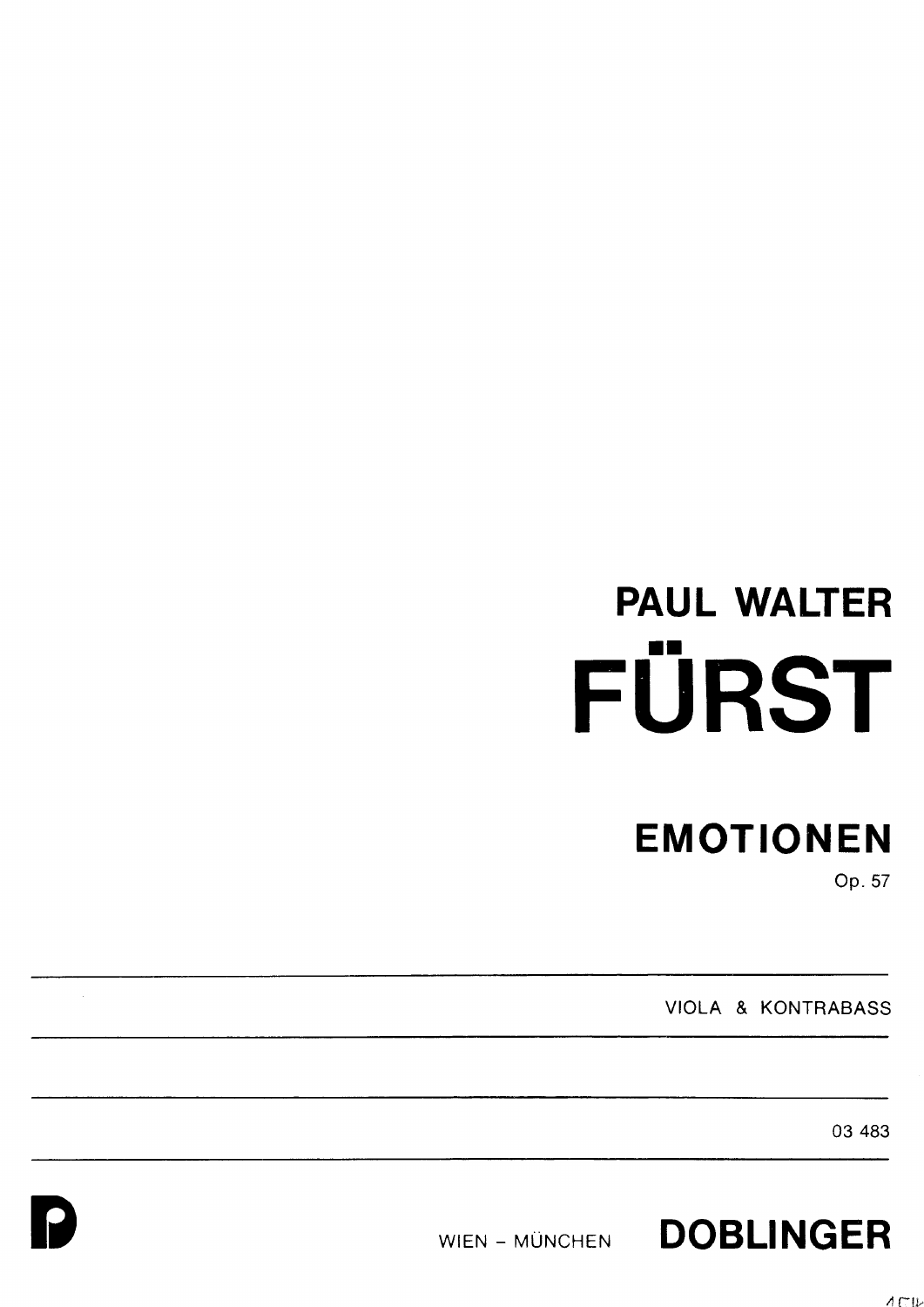7 Duos für Viola und Kontrabaß

Paul Walter FÜRST op.57









© Copyright 1978 by Ludwig Doblinger (Bernhard Herzmansky) K.G., Wien, München D.15.597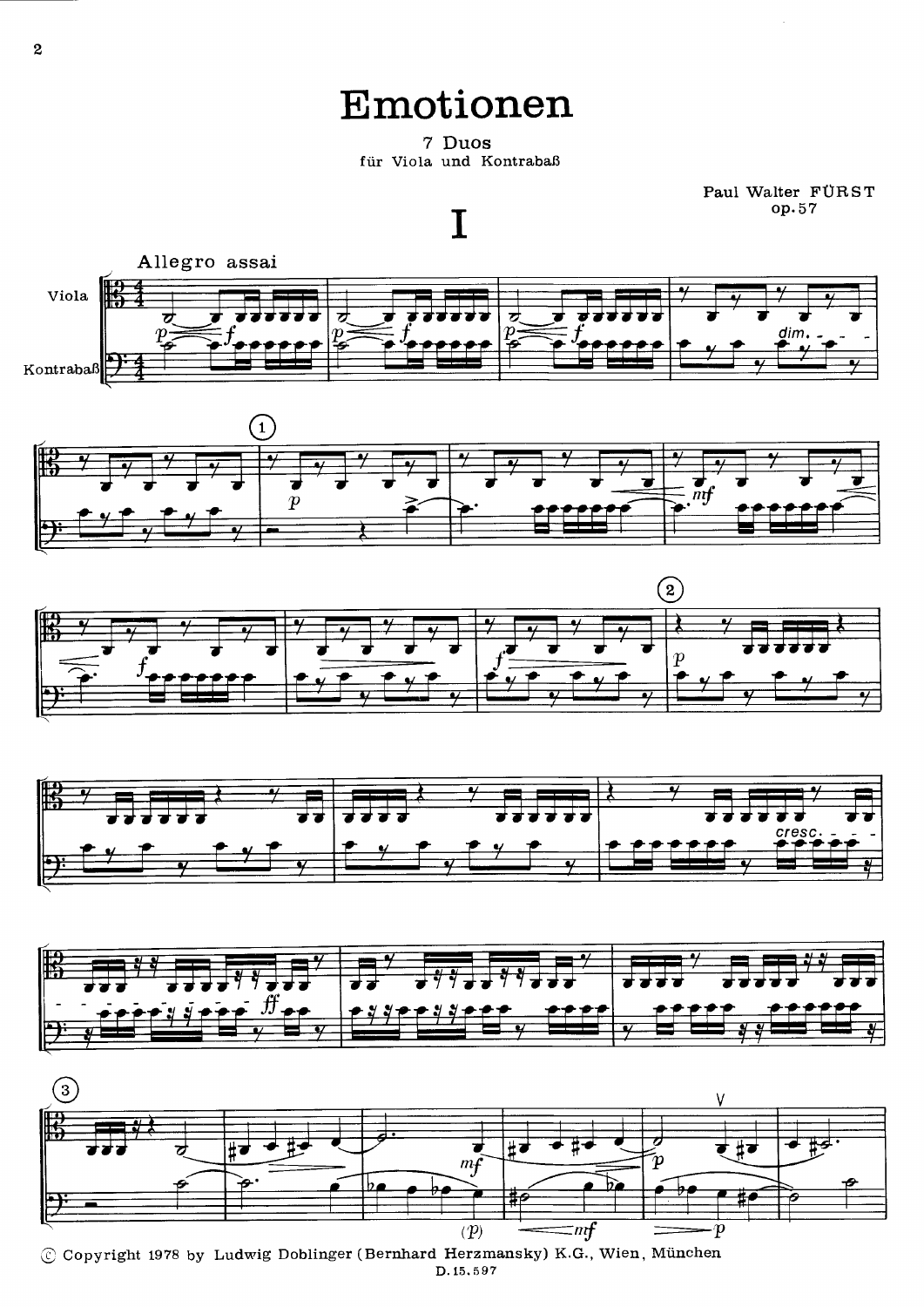









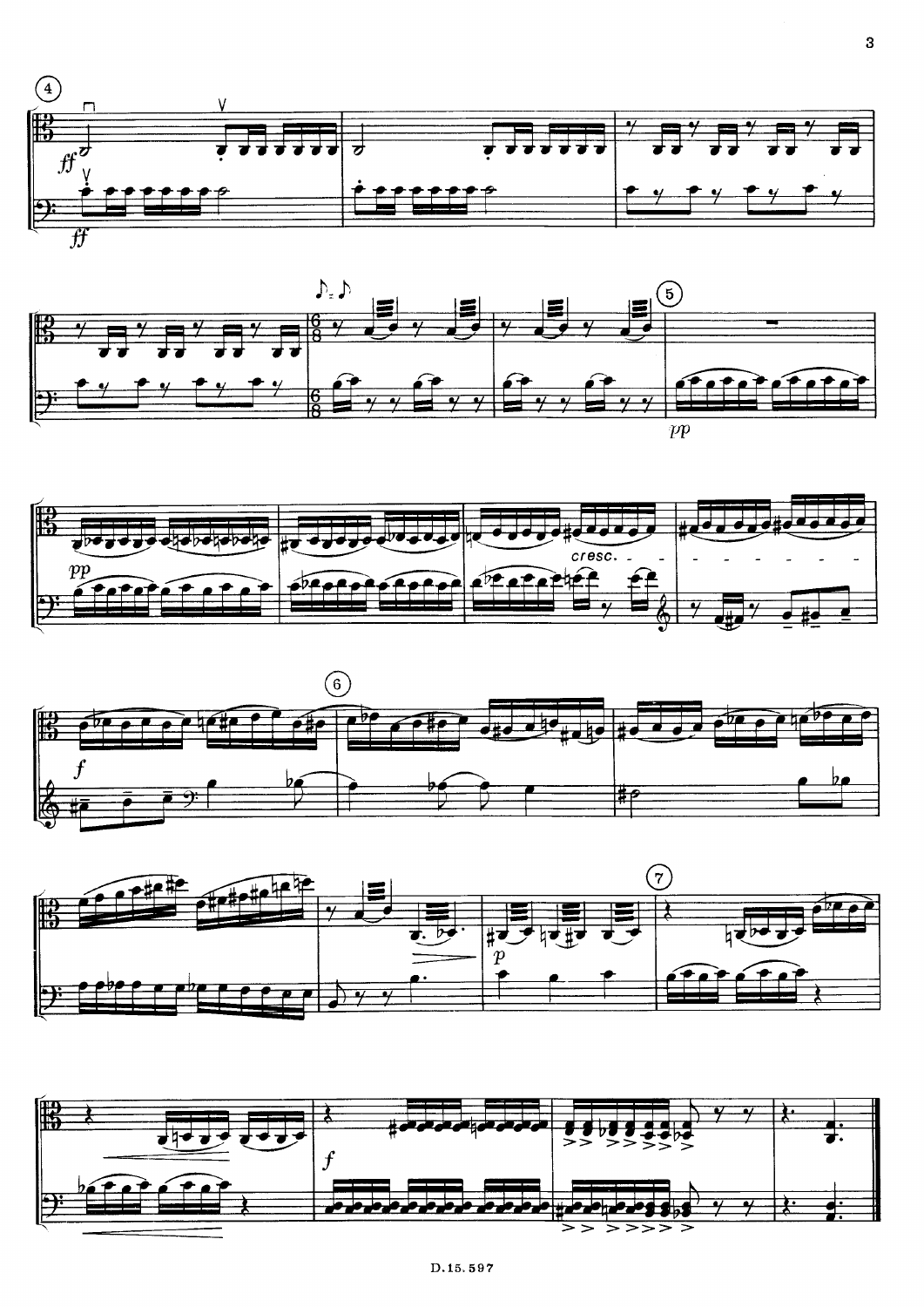II









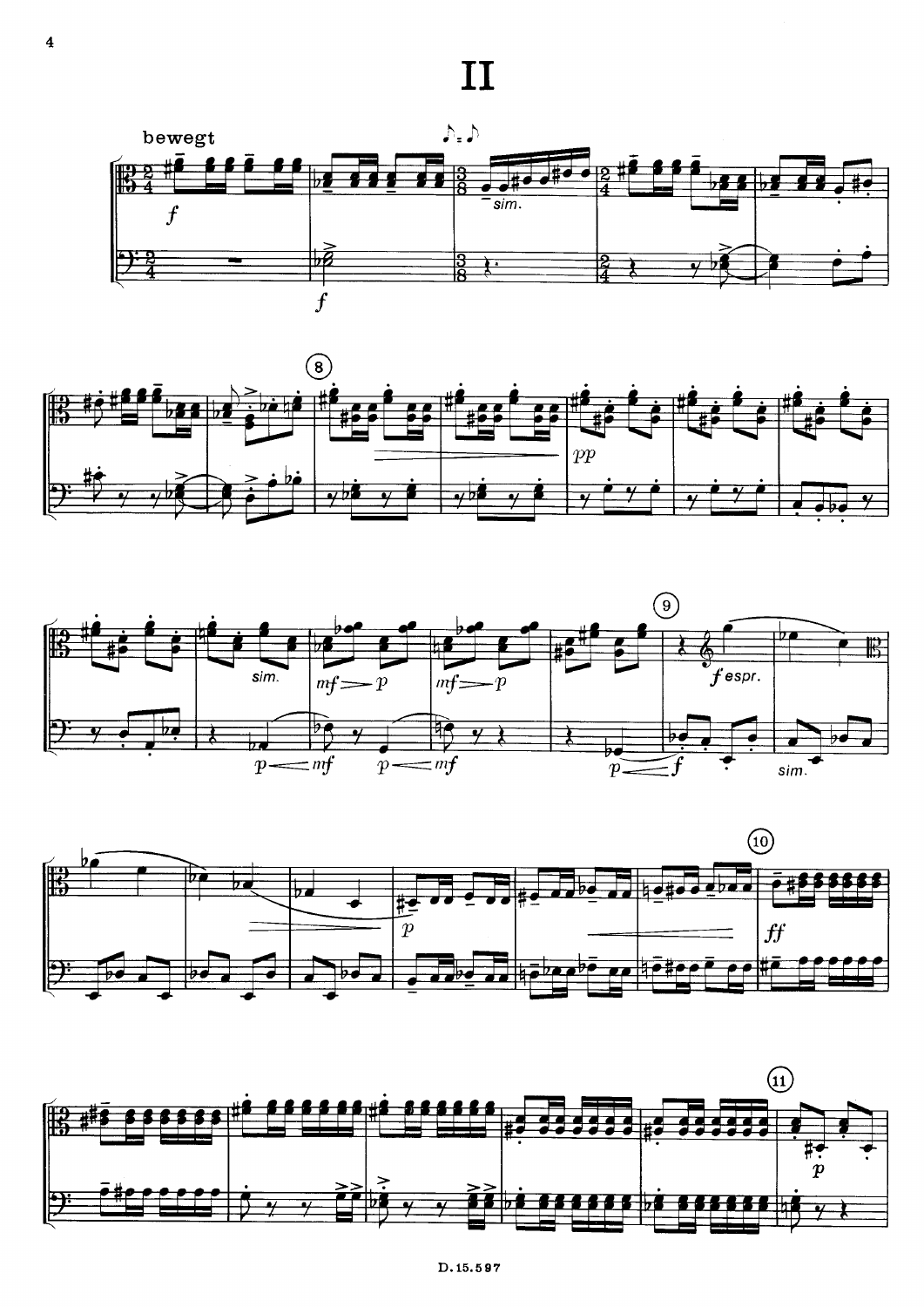









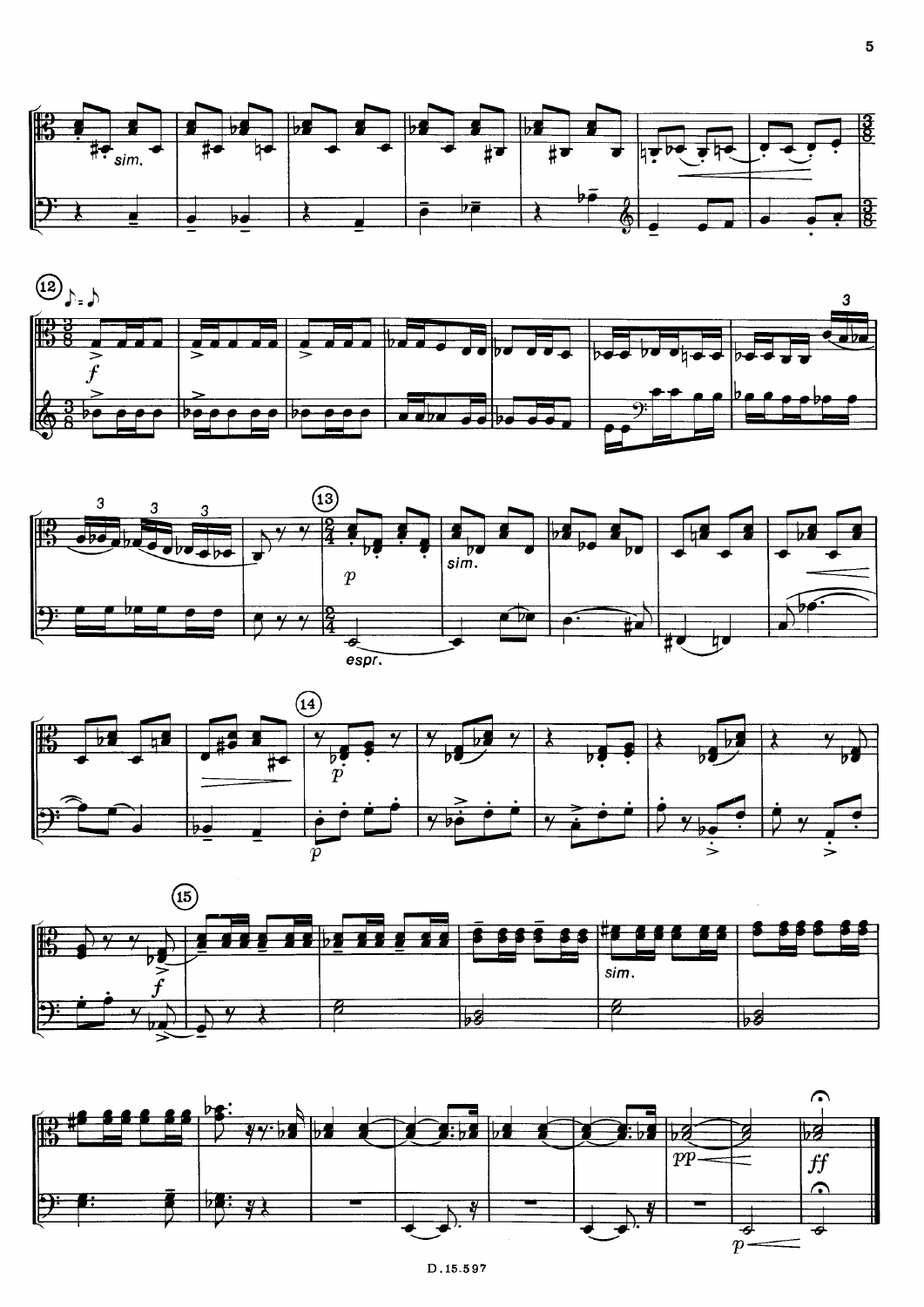#### III









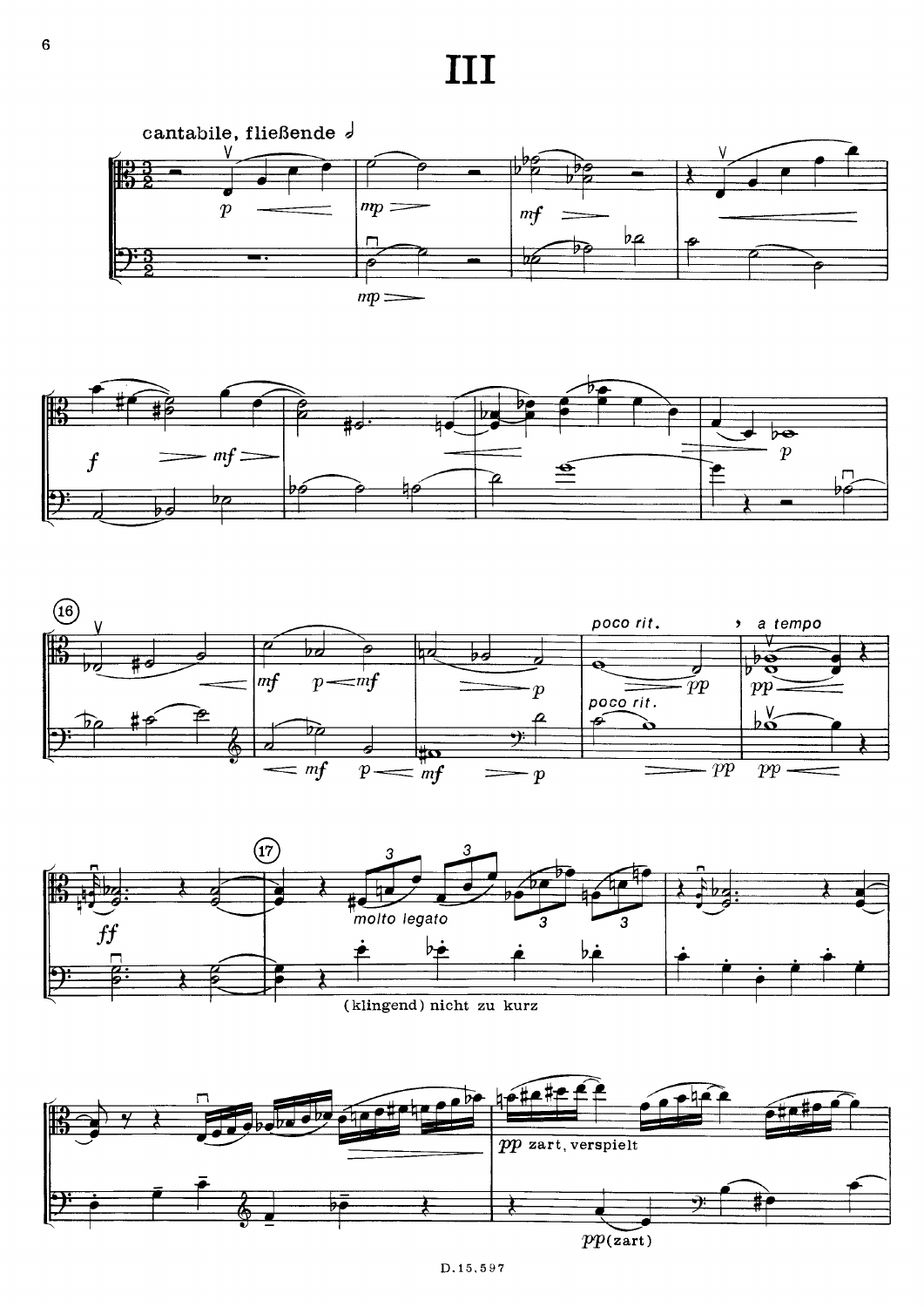







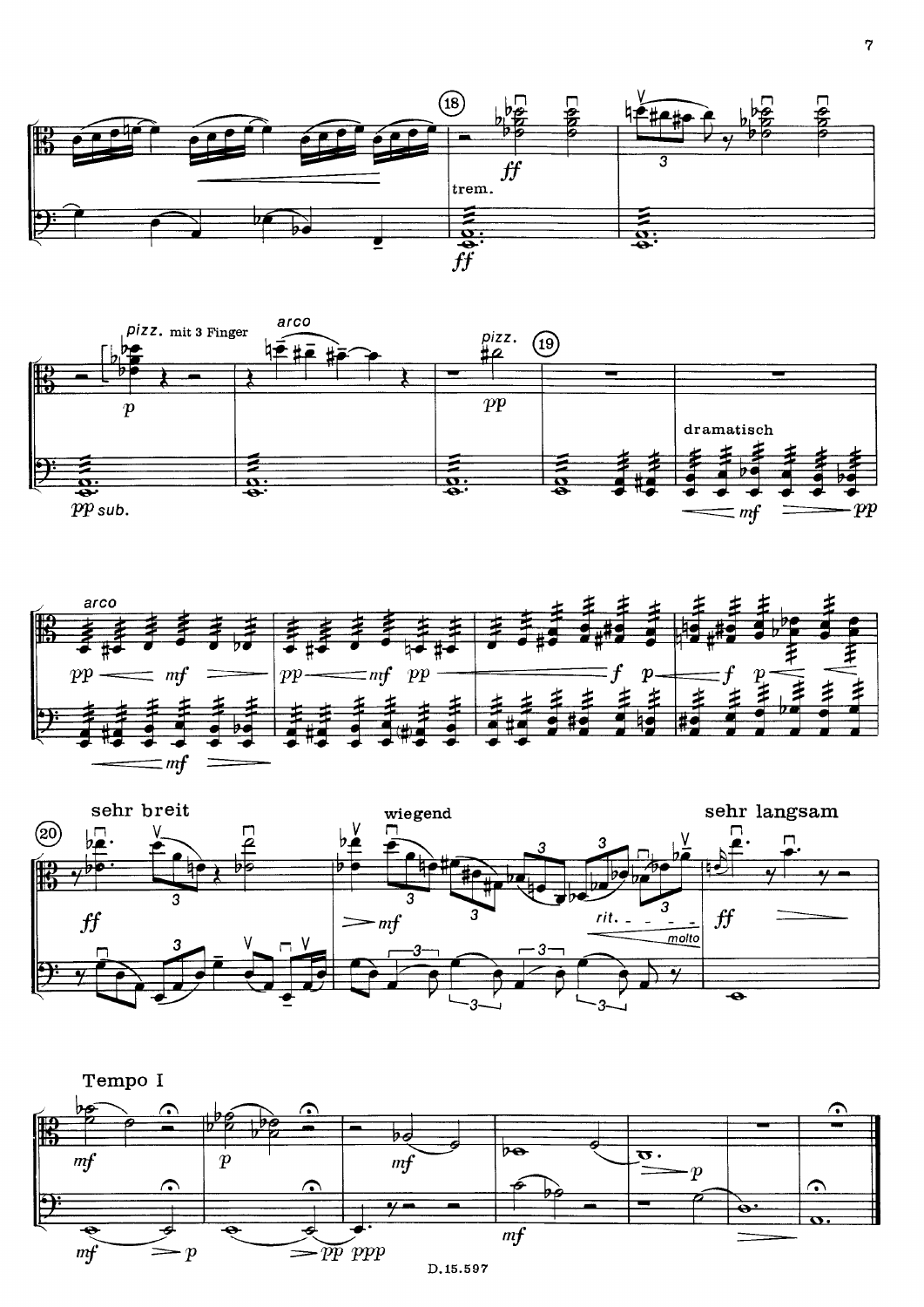IV











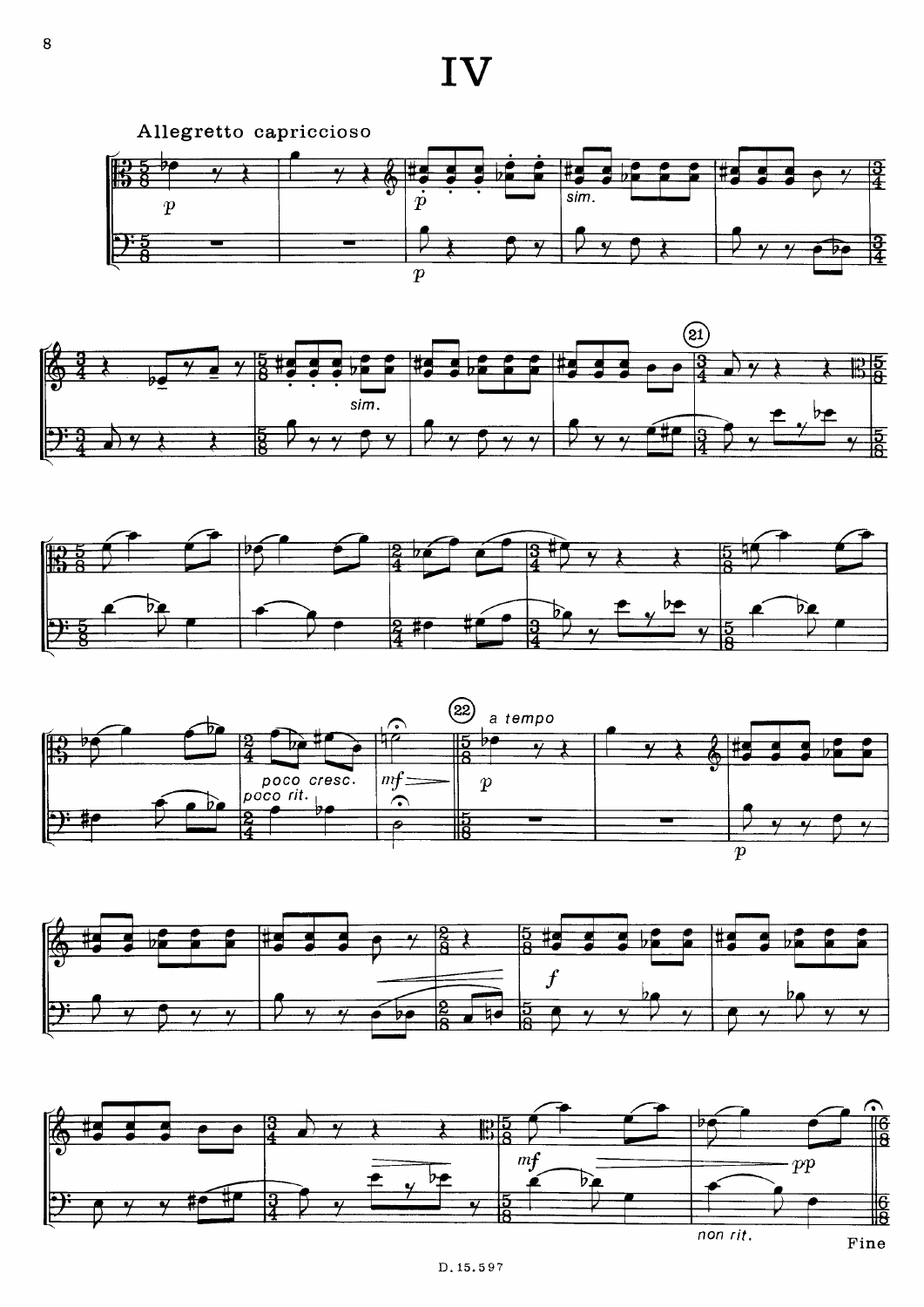









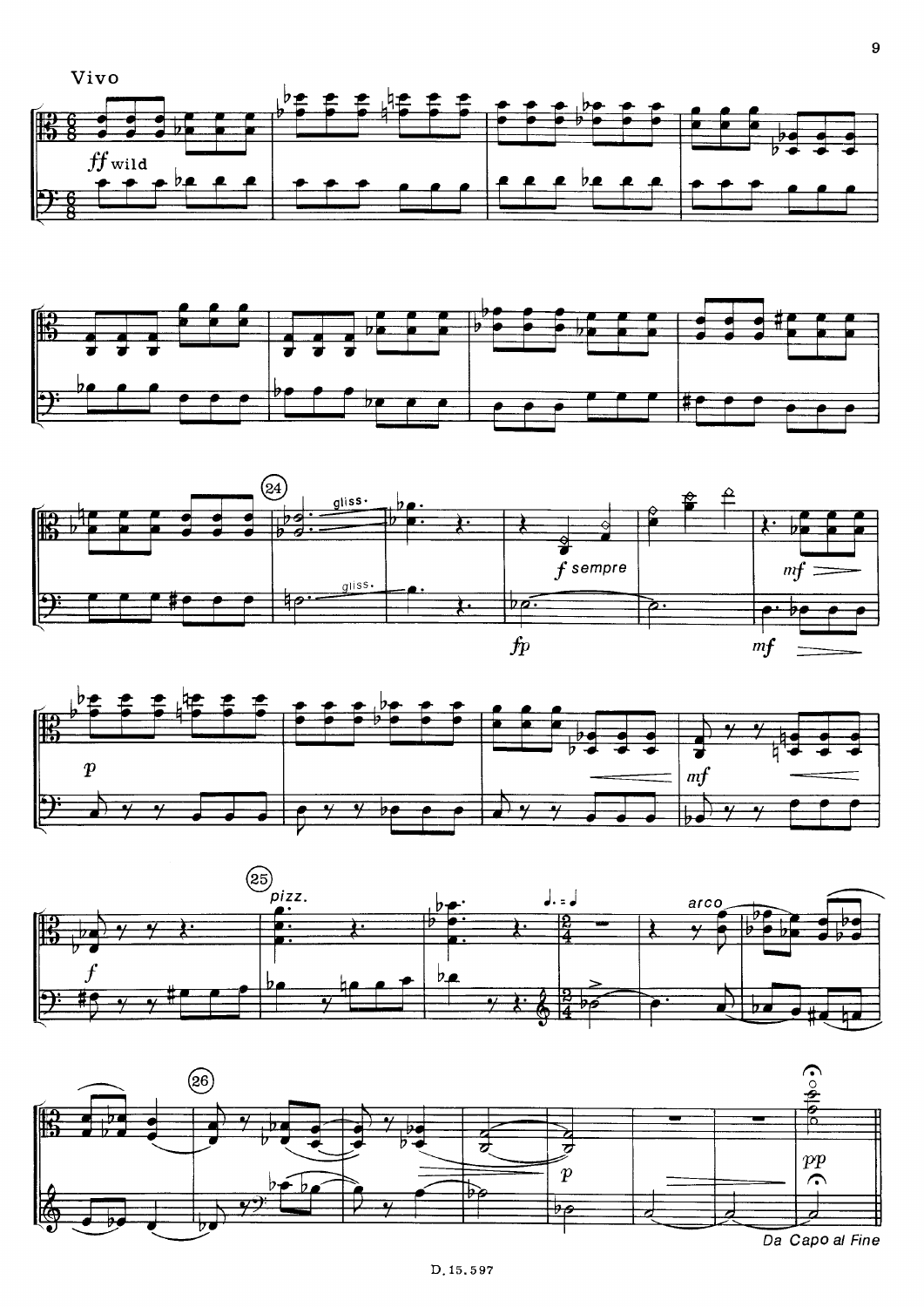







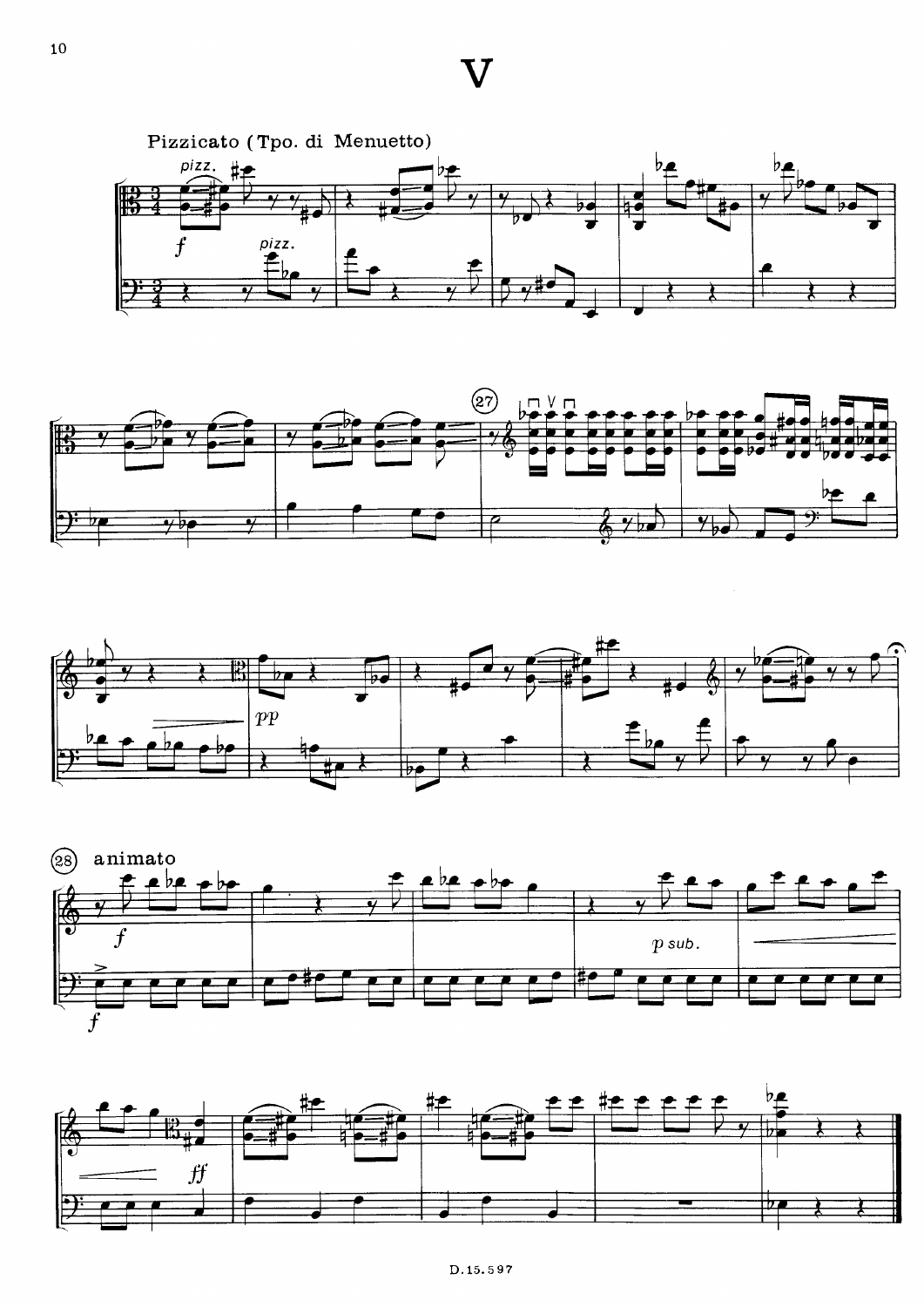## VI









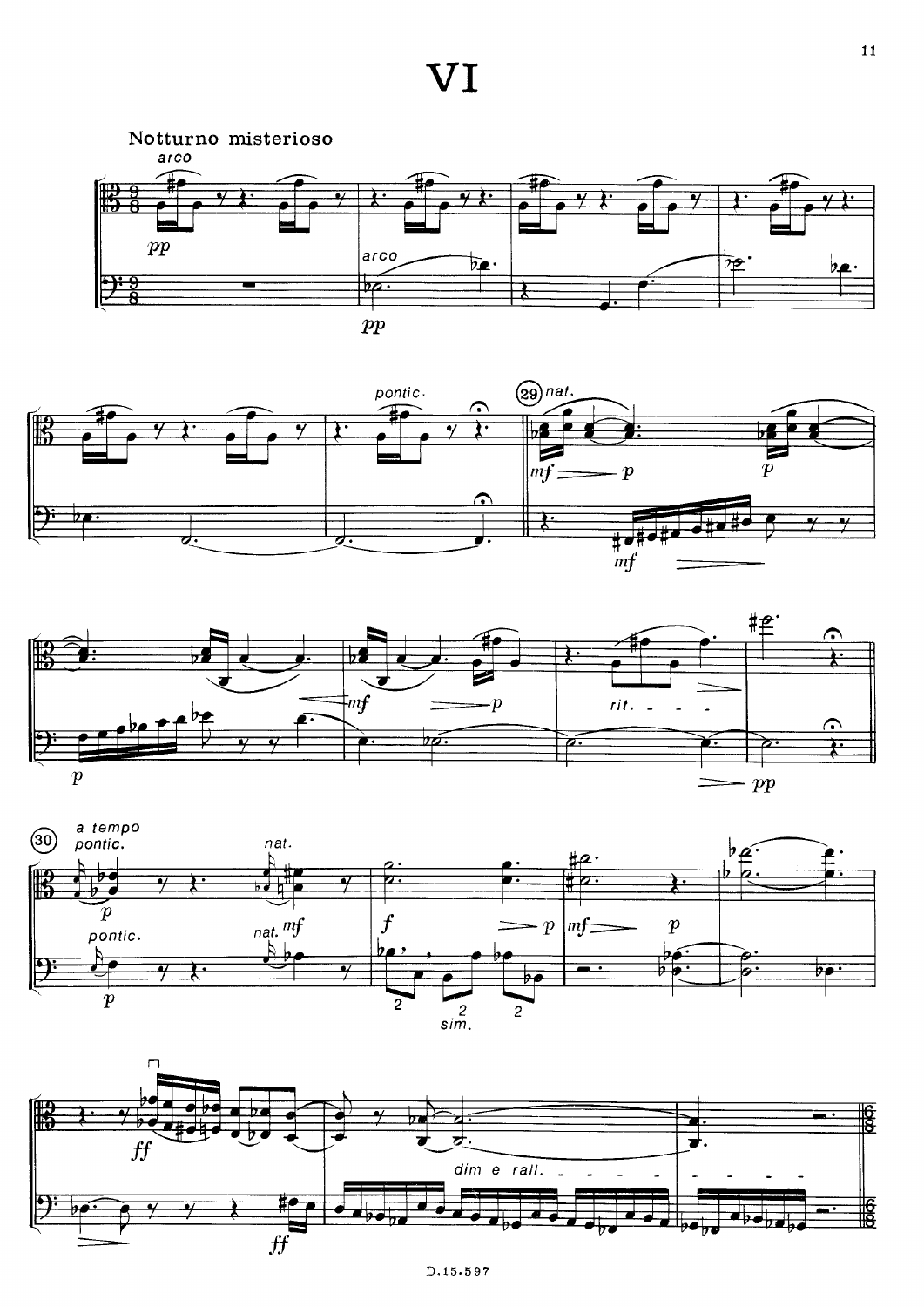









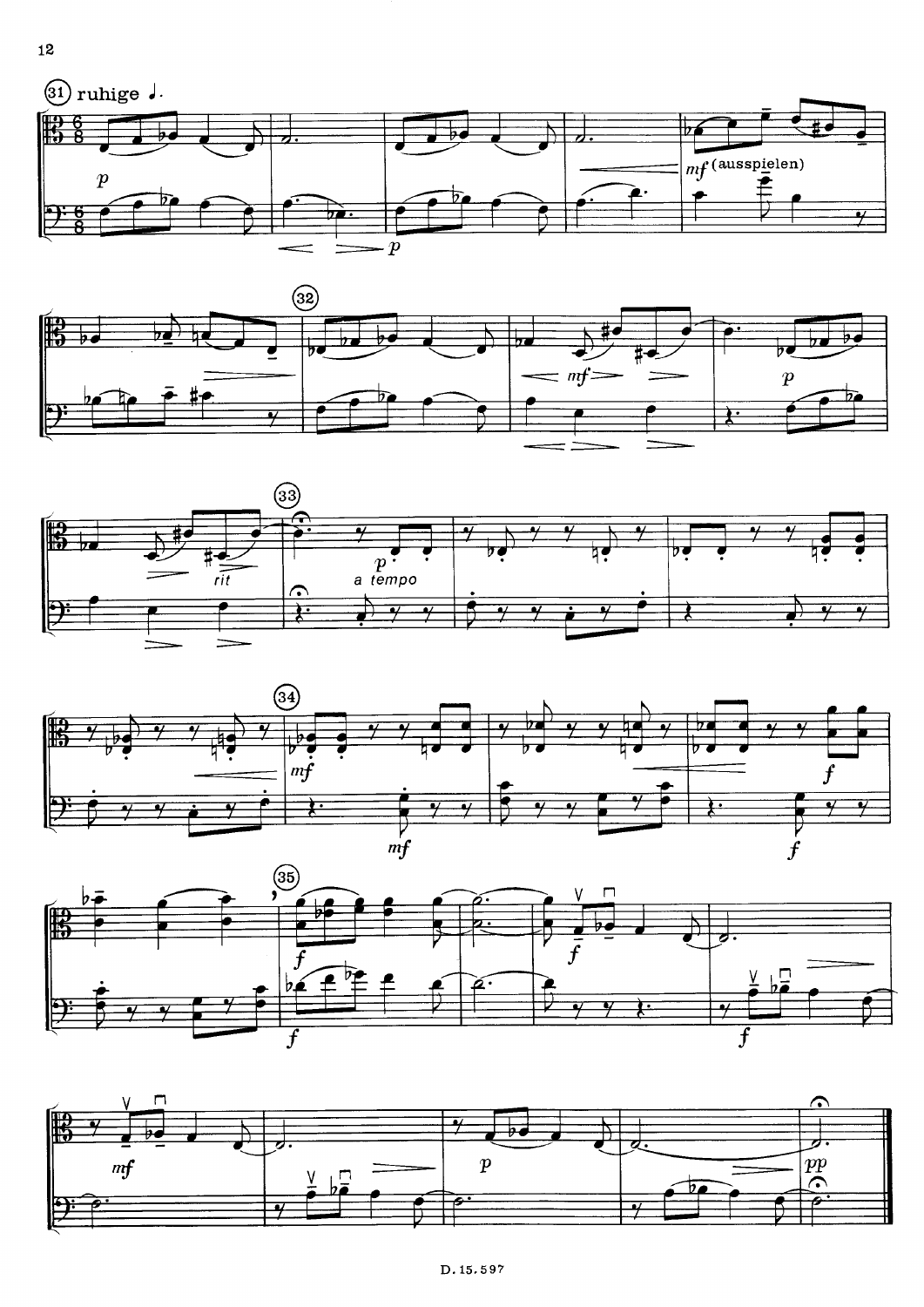### VII







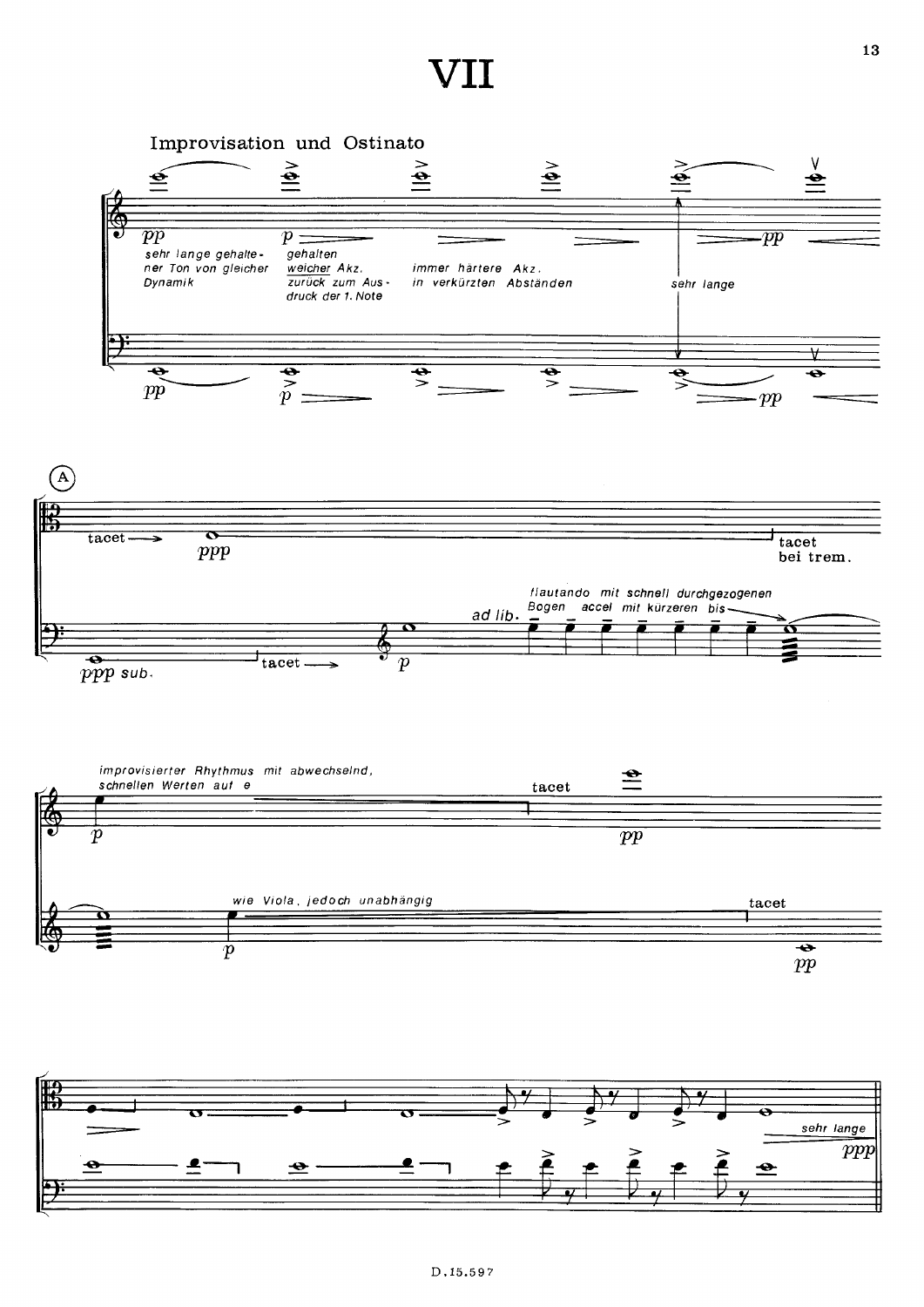